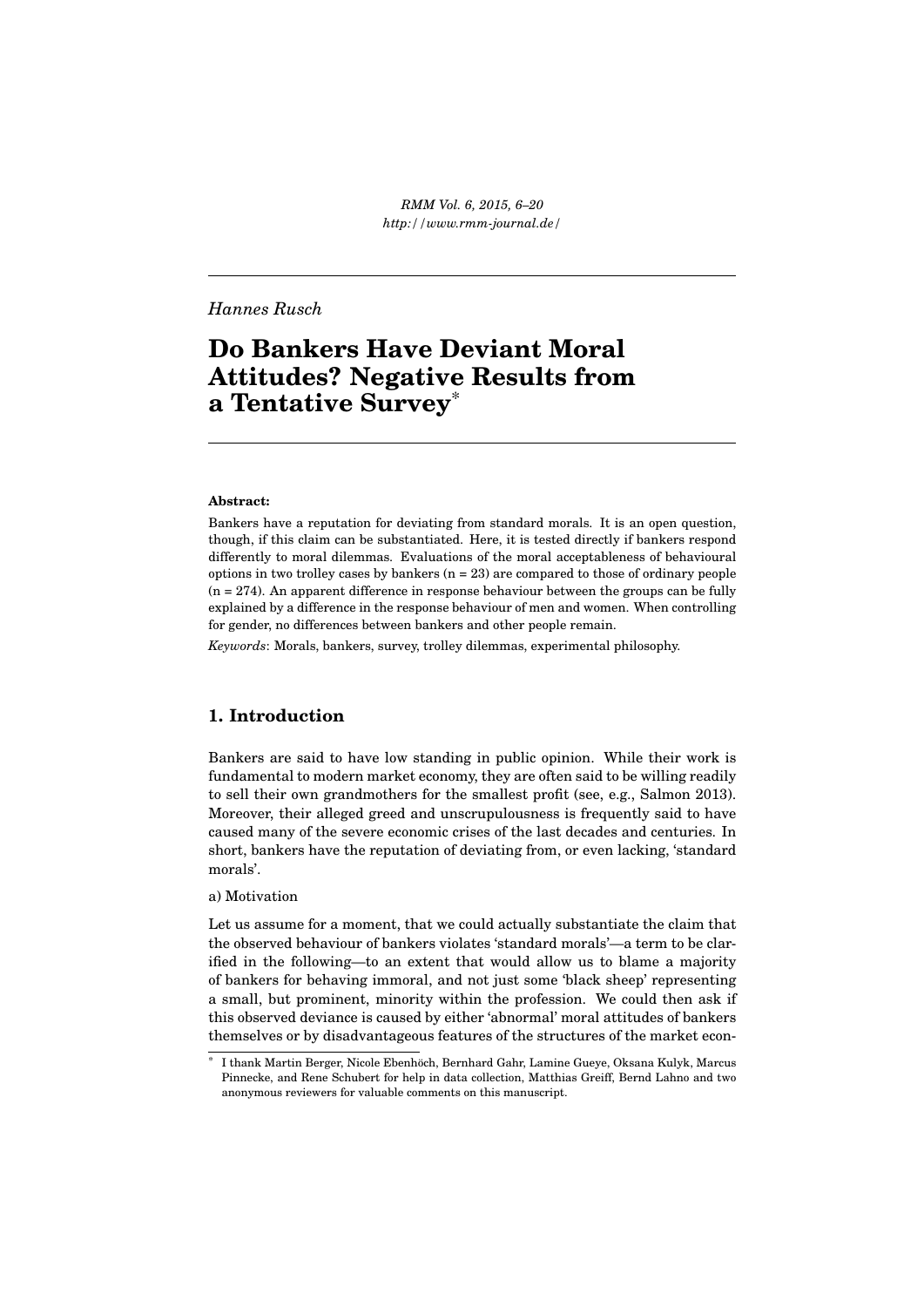omy which bankers are exposed to. In a prominent recent paper, e.g., Falk and Szech (2013a) argue and claim to present experimental evidence that it is not the characteristics of individual market participants but rather the market mechanism itself which causes an erosion of moral values (but see Lütge and Rusch 2013 and Breyer and Weimann 2014 for critical comments on that study).

The current study tries to tackle the same question, but from the opposite direction. Instead of exposing ordinary people to implementations of the market mechanism and studying their behaviour, a standard tool from moral psychology and experimental ethics (Lütge, Rusch and Uhl 2014) is used to survey moral attitudes of bankers directly and compare them to moral attitudes of ordinary people.

The rest of this paper is organised as follows: The remainder of this section fleshes out the theoretical background of the current study in more detail. *Section 2* describes how the empirical study was conducted. *Section 3* reports the results. *Section 4* discusses the limitations of the current study. *Section 5* concludes.

#### b) Theoretical background

The debate about the question whether the incentive structures of modern economies or individual misconducts, or both, are to blame for immoral behaviour observed in economic contexts has a long tradition which can only be sketched briefly here (see, e.g., Lütge 2005, Kirchgässner 2010 and Bowles and Polanía-Reyes 2012 for more detailed accounts). While some scholars, in line with Adam Smith's 'invisible hand'-ideal, hold that 'undisturbed' free market economies automatically lead to morally desirable outcomes, others argue that unregulated markets tend to fail, resulting in morally unsatisfactory allocations of societal resources.

Independent of which stance one might take in this debate, however, the two empirical key questions of whether (i) we can observe changes in moral attitudes and morally relevant behaviour caused by changes in economic incentive structures and whether (ii) we can observe differences in moral attitudes between specific groups of economic decision makers ('economic agents' for short) are highly relevant. Besides being important for the theoretical part of the debate, the answers to these two questions are decisive for the choice of practical measures which are to be taken in order to prevent immoral behaviour in economic contexts.

To illustrate this point, let us first assume for a moment that thorough empirical research found no systematic interaction of economic incentives and moral behaviour. This would imply that observed immoral behaviour could clearly be attributed to individual differences in moral attitudes. To counteract immoral behaviour we could then mainly focus on a broad moral education of all economic agents, which includes preventive training during economic education but also mechanisms for sanctioning individual misconduct. Note that, importantly, in this scenario sanctions of individual misconducts are justified in the sense that they only affect those individuals whose immoral attitudes are the reason for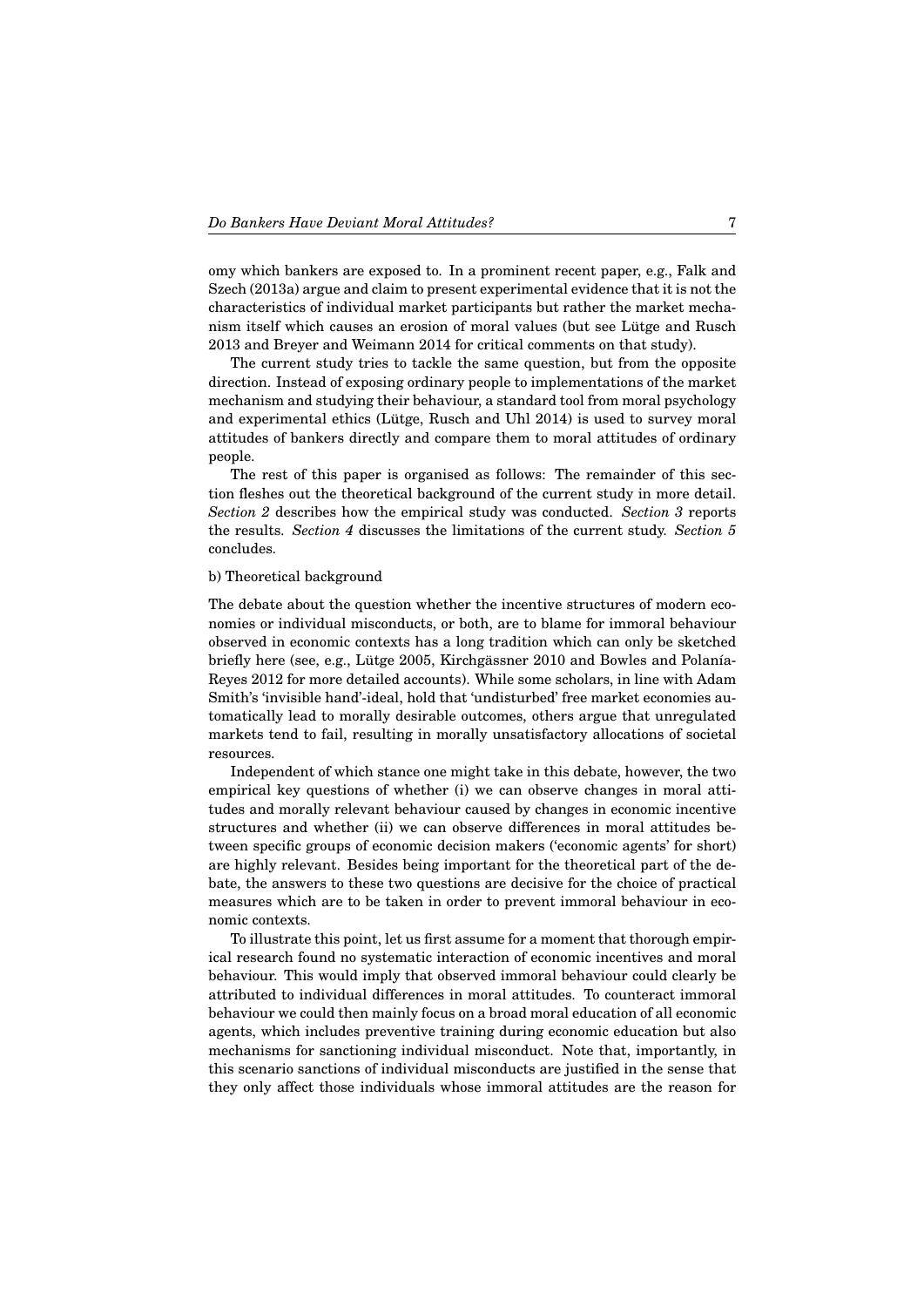their misbehaviour (see, e.g., Mukerji and Lütge 2014 for a related discussion). If, in addition, systematic differences in moral attitudes between specific groups of economic agents were empirically established, we could conclude, furthermore, that certain positions in market economies attract specific personalities. To prevent immoral behaviour we could then focus on moral education of particularly those economic agents who aspire after these positions and might even install barriers of entry based on screenings of these agents' moral attitudes (see, e.g., Mazar and Ariely 2006 for a related discussion). Again, sanctions for individual misconduct would still be justified in the sense just outlined.

In the opposite case, where no systematic differences in moral attitudes are found empirically, but changes in incentives affect moral behaviour, the picture changes quite drastically. For one, individual sanctions lose part of their justification in this scenario, because misconducts could no longer be attributed mainly to individual immoral attitudes. Rather, at least some part of the blame for immoral behaviour would have to be transferred to the designers of those incentive structures which cause this behaviour. Maybe even more importantly, the measures to be taken to prevent moral misconduct would now need to focus mainly on re-designing these incentives, e.g. through external regulations or internal revisions of the rules governing the practices within particular professions.

The most complex and probably most realistic case, finally, is of course a scenario where both, effects of incentives and systematic differences in moral attitudes, can be established empirically. In this case, the justification of individual sanctions becomes ambivalent, as it is unclear a priori if specific cases of misconduct are to be blamed on disincentives or immoral attitudes or both. Furthermore, potential interaction effects of incentive structures and moral attitudes have to be taken into account now. It could, e.g., be the case that economic agents do not differ in their moral attitudes early in their careers but then gradually develop a 'déformation professionelle' under the influence of particular disincentives they are exposed to in their professions (see, e.g., Frey and Meier 2003 for a related discussion). It could, however, also be the case that certain professions attract specifically those agents who are especially susceptive to the temptations of disincentives. Even worse, finally, it could be that agents with immoral inclinations self-select into those professions which offer sufficient institutional leeway for them to deploy their deviant tendencies at a low risk of being sanctioned. In any case, in this scenario combinations of both preventive measures, individual moral education and re-design of incentive structures, would be needed to be adapted to the specificities of a given incentive structure in order to effectively counteract immoral behaviour.

Unfortunately, the two key empirical questions about incentive effects and systematic differences in moral attitudes are far from being answered. Regarding disincentives, recent studies suggest that market mechanisms might actually negatively affect morally relevant preferences (DeScioli et al. 2014) and behaviour (Falk and Szech 2013a; 2013b). Other scholars argue, however, that a host of behavioural studies also shows that individual prosocial (i.e., moral)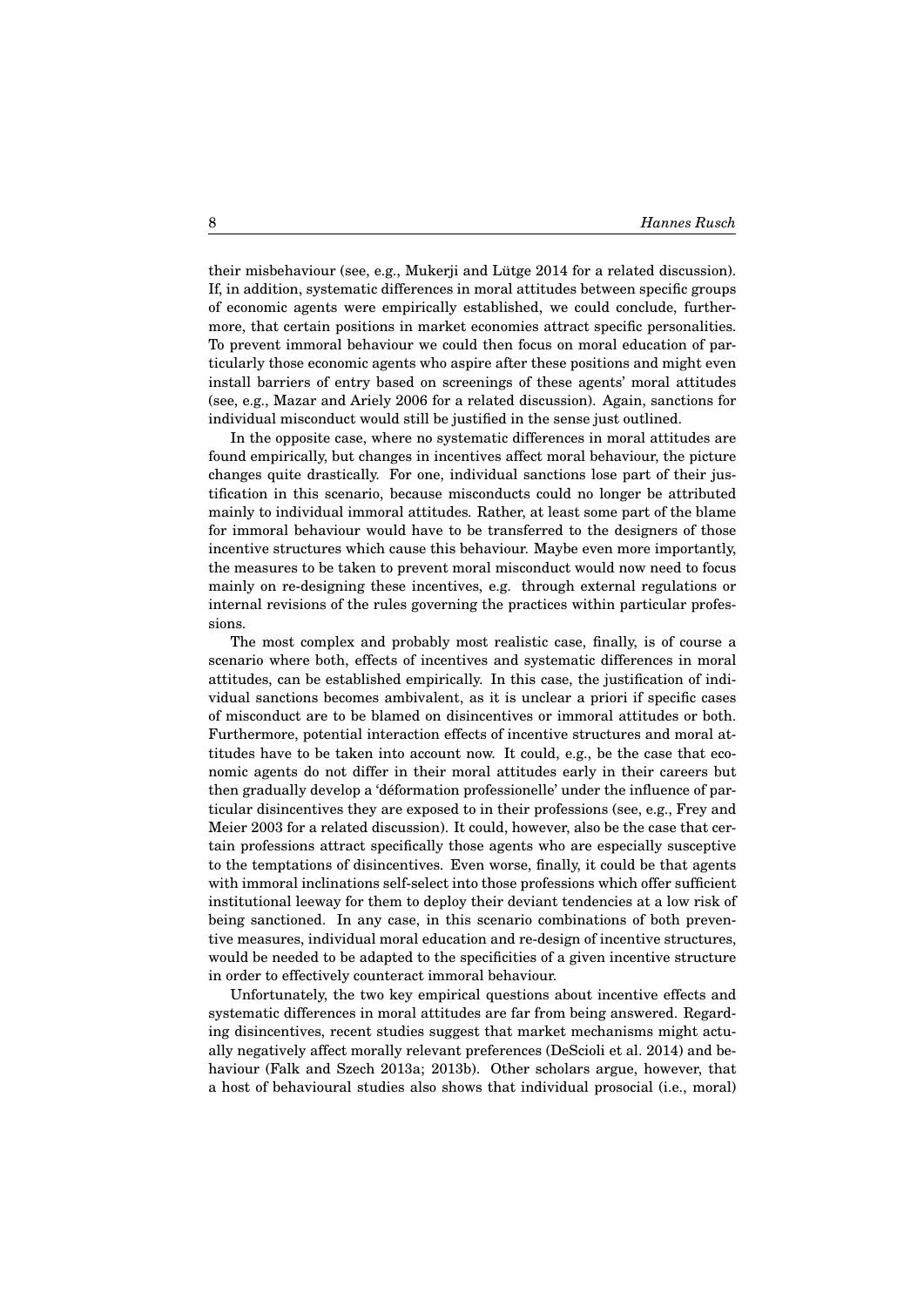preferences can also lead to a certain resistance of experimental subjects to the temptations of incentive structures favouring completely egoistic behaviour (Stringham 2011; Bowles and Polanía-Reyes 2012). Taken together, thus, the available evidence suggests that changes of incentives do influence morally relevant behaviour but also that these effects are mediated by individual moral attitudes to some degree. Regarding systematic differences in moral attitudes, countless previous studies have examined the moral attitudes of business and economics students yielding multifarious results (see, e.g., Borkowski and Ugras 1998; Frey and Meier 2003; del Mar Alonso-Almeida et al. 2014). The question if systematic differences can actually be found between specific groups of professionals, bankers in the current case, and the rest of society has only been tackled infrequently by previous research, though (but see, e.g., Cohn et al. 2014; Holtbrügge et al. 2014). The current study therefore represents one of the first tentative attempts to investigate this question more directly.

c) Testing for systematic differences in moral attitudes

One of the central concepts in moral philosophy is the distinction between deontological and consequentialist ethics (Broads 1930). In an extremely simplified account, consequentialists hold that the moral rightness of an act solely depends on its consequences, while deontologists claim that every morally relevant act has an intrinsic value which defines its goodness or badness. Roughly speaking, deontology and consequentialism can be viewed as the two extremes of a continuum of ways of moral justification. Building on a thought experiment devised by Foot (1967), moral psychologists and experimental philosophers have been using standardised cases of moral dilemmas, i.e., the 'trolley problems', to survey the degrees of consequentialism and deontology present in moral reasoning of individuals (see, e.g., Greene et al. 2001). Revealing results were obtained (see, e.g., Greene 2008). It has been found, for example, that high cognitive load increases the probability of deontological judgements (Greene et al. 2008), that cognitively more reflective individuals tend to more consequentialist reasoning (Paxton et al. 2011), that more empathetic individuals tend to give more deontological judgements (Conway and Gawronski 2013), and more (see Greene 2014 for a comprehensive listing of over 20 related studies). Most relevant for the present study, it was also found that high degrees of consequentialism are associated with the psychological traits of psychopathy (Koenigs et al. 2012) and Machiavellianism (Bartels and Pizarro 2011, 156):

"Psychopathy refers to a personality style characterized by low empathy, callous affect, and thrill-seeking. [. . . ] Machiavellianism [. . . ] refers to the degree to which people are cynical, emotionally detached from others, and manipulative. Both psychopathy and Machiavellianism share the aspects of emotional coldness, aggression, and willingness to engage in or rationalize deceit, but while correlated they have been found to be distinct in previous studies [(Paulhus and Williams 2002)]."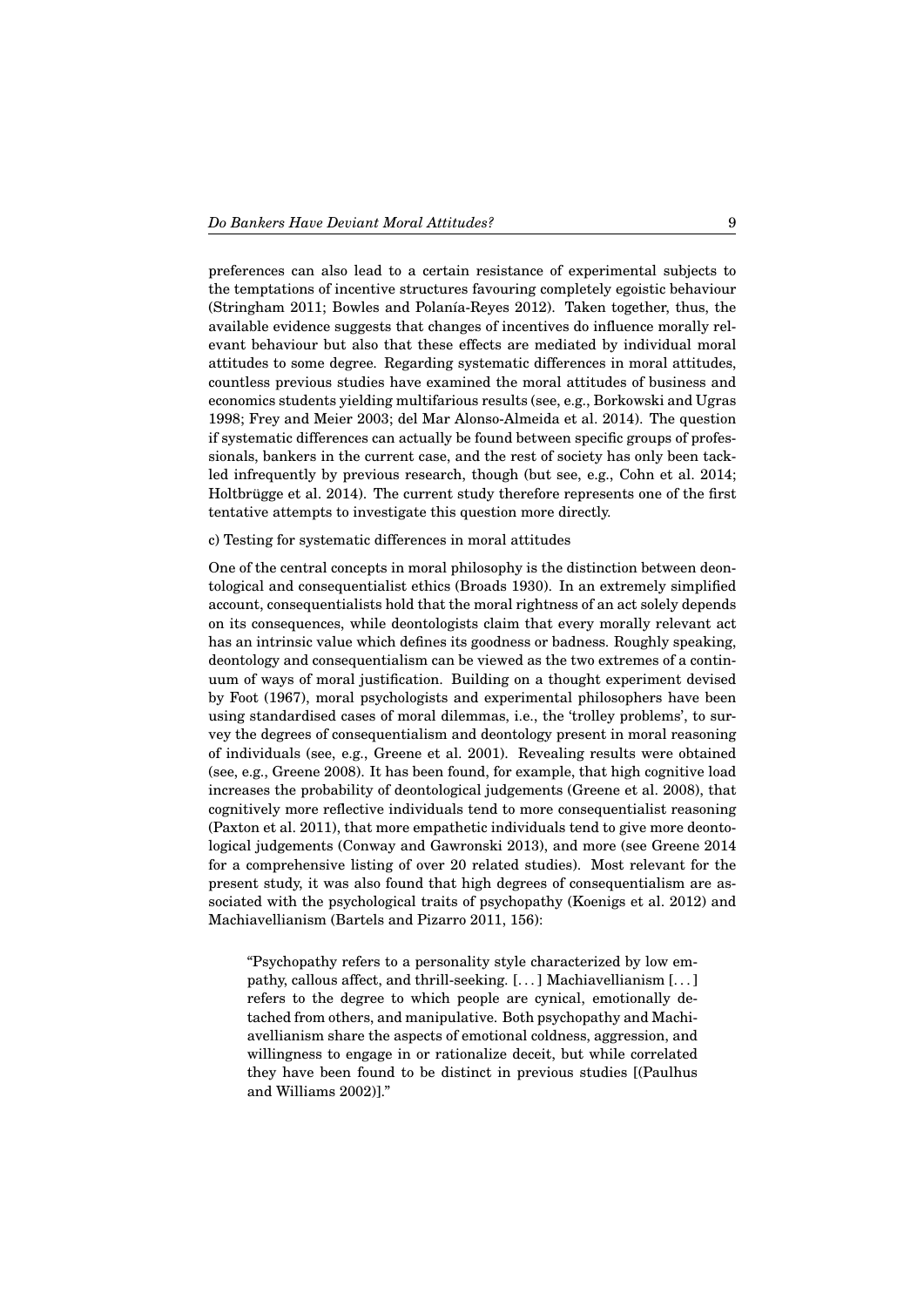While not being completely methodologically unproblematic (see the critical review by Christensen and Gomila 2012), the 'trolley problems' are one of the best established tools of experimental ethics (see, e.g., Dworazik and Rusch 2014). As the extensive work by Greene and colleagues shows, subjects' responses to these highly stylised moral dilemmas correlate in meaningful ways with more general personality traits. Moreover, the attitudes toward moral justification surveyed using this quite simple method have also been found to be predictive of allocation choices in monetarily incentivised economic experiments recently (Cornelissen et al. 2013). The 'trolley problems' therefore qualify as a convenient tool for probing moral attitudes and the results obtained in this way are very likely to be indicative of cognitive characteristics of the surveyed subjects relevant in real-world moral decision making.

The current study uses the two most prominent 'trolley problems' ('footbridge' and 'bystander') to test for differences between two groups of subjects: a large convenience sample of ordinary people and a smaller group of bankers (see *section 2*). Many situational factors have been identified which influence responses to these thought experiments (see above). The current study, however, utilises the 'trolley dilemmas' to test for group differences. Therefore, both groups were exposed to exactly the same two dilemmas in exactly the same way. The only question of interest here is if subjects belonging to one of the two groups significantly differ in their responses from the subjects of the other group.

If bankers showed increased levels of consequentialist responses to standardised moral dilemmas, for example, this could be taken as an indication that they deviate from 'standard morals', heuristically defined as the average moral attitudes of the ordinary people surveyed in this study. Given the reliable correlations of high levels of consequentialist reasoning and negative personality traits mentioned above, this potential result could even indicate that bankers have a higher probability to possess these traits—be it because specific personalities tend to self-select into this profession or because of a 'déformation professionelle' later in their careers. If bankers did not differ significantly from the ordinary people in this first test, however, that result would need to be interpreted with more caution (see discussion in *section 4*).

## **2. Material and Methods**

#### a) Sampling method and demography

In the course of a separate study on peer-to-peer microcredit lending, which was publicly advertised through university email lists and Facebook, all respondents  $(n = 276)$  were presented with the two most widely used standard moral dilemmas, i.e., the 'footbridge' and the 'bystander at the switch' scenarios (vignettes are available in the *appendix A3*). Information on sex (male/female), age group  $(11-20, 21-30, \ldots, 71+)$ , education (five levels), relationship status (single/non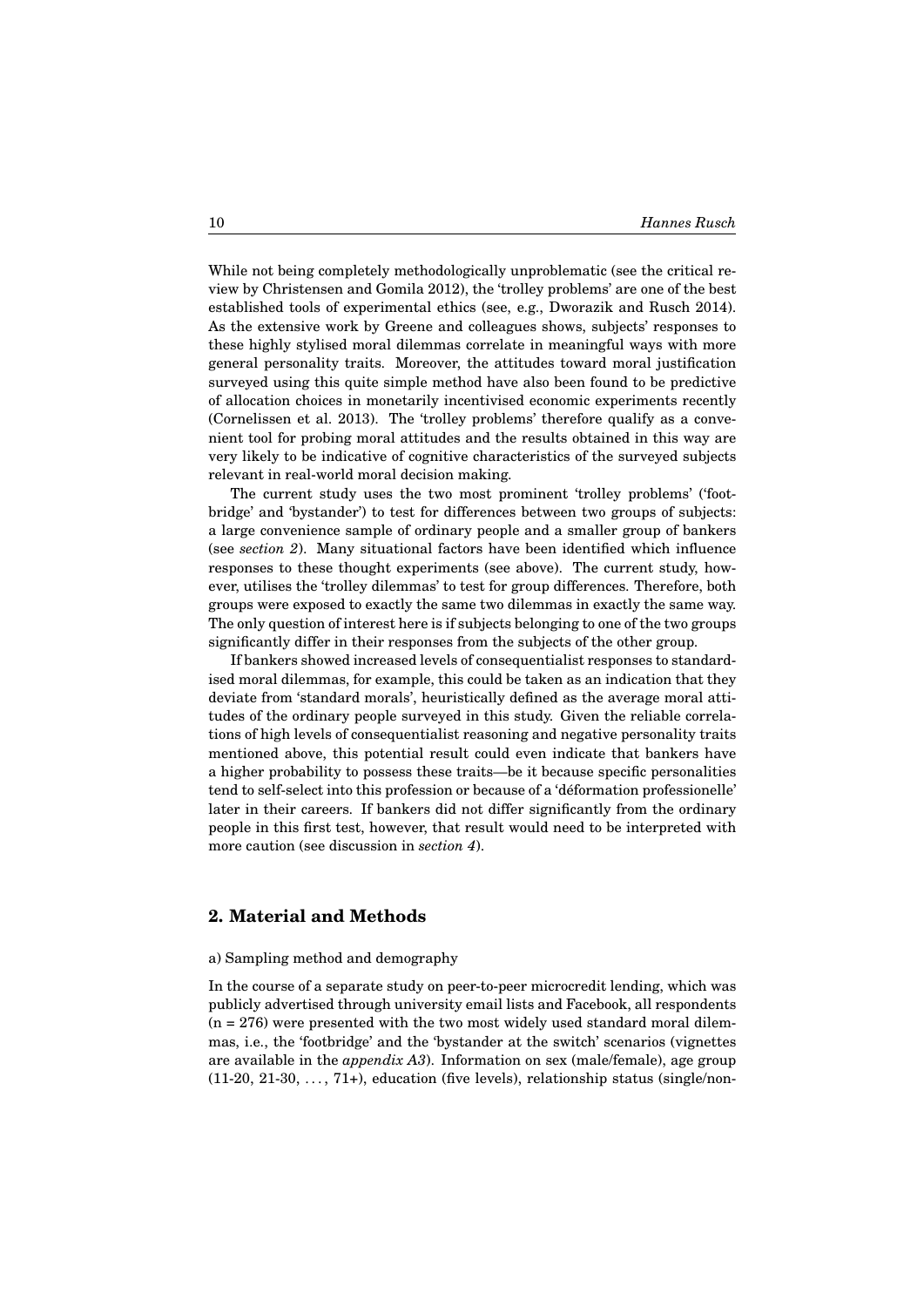single), and children (yes/no) were surveyed from all respondents. In order to be able to compare the lending decisions of lay people to those of experts a number of bankers  $(n = 23)$ , mainly loan officers working for a number of German financial institutions, were later invited directly to participate in the study (mean professional experience  $\pm$  std.dev.: 10.6  $\pm$  8.6 years; mean maximum credit line managed so far  $\pm$  std.dev.:  $4.1 \pm 9.7$  million Euro). However, a number of respondents  $(n = 8)$  to the first public call for participation stated that they also worked in finance, management, or similar fields, and one of them stated she was a banker. In order to rule out biased results potentially caused by a too narrow definition of 'banker', these respondents were grouped with bankers in a wider second category labelled 'merchants' (n = 31). This alternative grouping, however, yielded qualitatively equivalent results (see *section 3* and *appendix A1*). The anonymity of all participants was guaranteed by research design. Although personal email addresses were used to invite the bankers, these addresses were at no point linked to individual responses in the online survey.

Before describing the study further, a note on the composition of the samples is in order. The lay sample is large and mainly consists of people associated with one German university whose email list was used for advertisement (students, alumni, researchers, and administrative staff), while the expert sample is small and consists of loan officers who voluntarily agreed to participate in a study on microcredit lending. One potentially biasing effect in the data analysed here might thus be self-selection: It could be suspected that people holding a more deontological metaethical position might also be more inclined to volunteer for scientific surveys, for example. As this pertains equally to both groups studied, though, because both groups volunteered to participate, it could also be argued that self-selection should rather lead to a level-effect in the combined sample than to differences between the two groups. As there is no way of controlling for effects like this in the study at hand, this study's results have to be regarded as tentative. The results described below, nevertheless, will hopefully be instructive for refined work on the research question in focus here, as they show that strong gender effects have to be controlled for before potential vocational effects can be traced.

#### b) Dependent variables

In the two scenarios presented ('footbridge' and 'bystander', always in this sequence; Wiegmann et al. 2012) respondents had to state whether they hold a particular decision which entails the death of one person but saves five others to be morally acceptable ('a') or unacceptable ('u'). In 'footbridge' this decision requires to personally kill the one person, while in 'bystander' it only requires to throw a switch. We thus obtain four possible responses: 'u/u', 'u/a', 'a/u' and 'a/a'. The counterintuitive 'a/u' response, however, which states that actively killing the one person in 'footbridge' is acceptable while throwing the switch in 'bystander' is not, is known to be very uncommon. Only two of all 299 respondents in this study gave this answer. These two subjects, one banker and one other, are excluded from further analyses. As the other three responses can be inter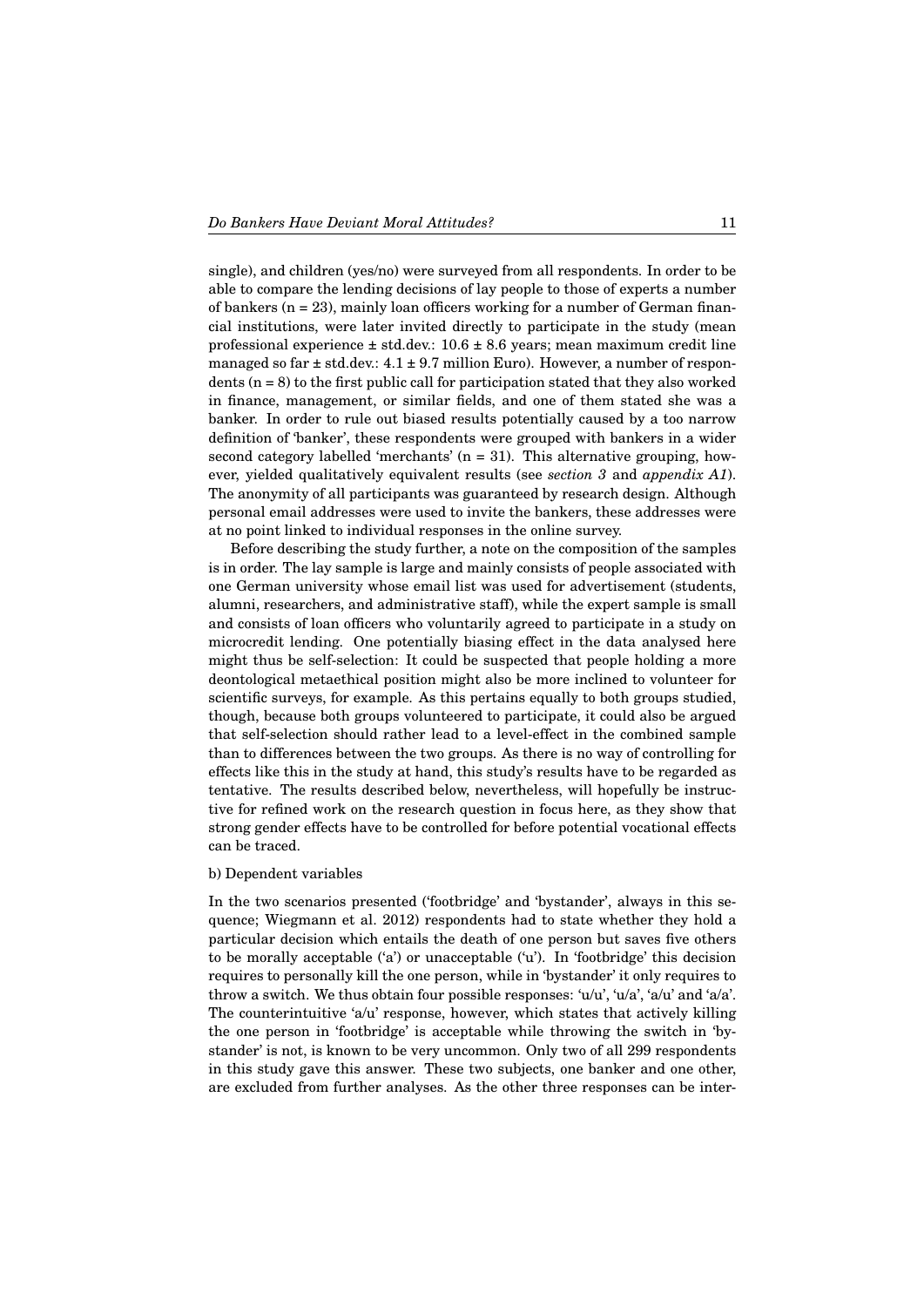preted as exhibiting increasing levels of consequentialist reasoning, they will be referred to as: 'u/u' = 'deontological', 'u/a' = 'mixed', and 'a/a' = 'consequentialist'.

## **3. Results**

At first glance, the data indicate that bankers might actually possess an increased probability of giving fully consequentialist answers (17.4%) compared to the other people surveyed (6.2%). A  $\chi^2$ -test indicates a difference between groups, significant at the 10% level (all  $\chi^2$ -tests reported are two-sided and exact; as the distribution of responses lies below 5 for one of the cells of the contingency table, the p-values of Freeman-Halton extensions of Fisher's exact test for 2x3 contingency tables are also reported, see Freeman and Halton 1951). Applying the same tests using the 'merchants' category as the grouping variable yields no significant difference, though ( $\chi^2 = 2.24$ , p = .333; Freeman-Halton: p = .316). *Table 1* summarises response data.

| Grouping         | Subgroup       | Deont.            | Mixed             | Conseq.          | Total            | $\gamma^2$          | Freeman-<br>Halton |
|------------------|----------------|-------------------|-------------------|------------------|------------------|---------------------|--------------------|
| By<br>profession | <b>Bankers</b> | $(47.8\%)$        | $(34.8\%)$        | $(17.4\%)$       | 23<br>$(100\%)$  | 4.59<br>$(p=.093)$  | $p = .096$         |
|                  | Others         | 125<br>$(45.6\%)$ | 132<br>$(48.2\%)$ | 17<br>$(6.2\%)$  | 274<br>$(100\%)$ |                     |                    |
| By sex           | Men            | 37<br>$(35.2\%)$  | 52<br>$(49.5\%)$  | 16<br>$(15.2\%)$ | 105<br>$(100\%)$ | 19.47<br>(p < .001) | p < .001           |
|                  | Women          | 99<br>$(51.6\%)$  | 88<br>$(45.8\%)$  | 5<br>$(2.6\%)$   | 192<br>$(100\%)$ |                     |                    |

Table 1: Absolute numbers and percentages of responses ('deontological', 'mixed', or 'consequentialist') given by (i) bankers and other professions, (ii) men and women. Two-sided exact  $\chi^2$ -test and Freeman-Halton extension of Fisher's exact test indicate a difference  $\alpha$  distributions of answers  $\alpha$  the sexes (16 of the  $\alpha$ ) between the surveyed stated surveyed stated stated stated stated stated stated stated stated stated stated stated stated stated stated stated stated stated sta between professions significant at the 10% level, but this effect can be fully explained stated their sex as 'male'). by differing distributions of answers between the sexes (16 of the 23 bankers surveyed

However, a closer look reveals that this difference is completely explainable by  $M_{\text{M}}$  and  $M_{\text{M}}$  is  $M_{\text{M}}$  is sample in the response behaviour of  $M_{\text{M}}$  and  $M_{\text{M}}$  and  $M_{\text{M}}$  and  $M_{\text{M}}$  (c) sex differences in response behaviour. Of the 23 bankers surveyed 16 (69.6%) stated their sex as 'male', while only 89  $(32.5%)$  of the 274 other respondents did. This is a significant difference in sex distribution between the two groups  $(\chi^2 = 12.77, p = .001)$ . Moreover, the response behaviour of men and women in this sample is significantly different ( $\chi^2$  = 19.47, p < .001), see *table 1*. A detailed analysis of the data using a multinomial logit model including all controls indicates that sex is the only factor which shows a robust and significant influence on response behaviour (see *appendix A1*; the model, however, also in- $\frac{1}{\sqrt{2}}$  significant differences between responses of advection lovel might influence subjection dicates that relationship status and education level might influence subjects'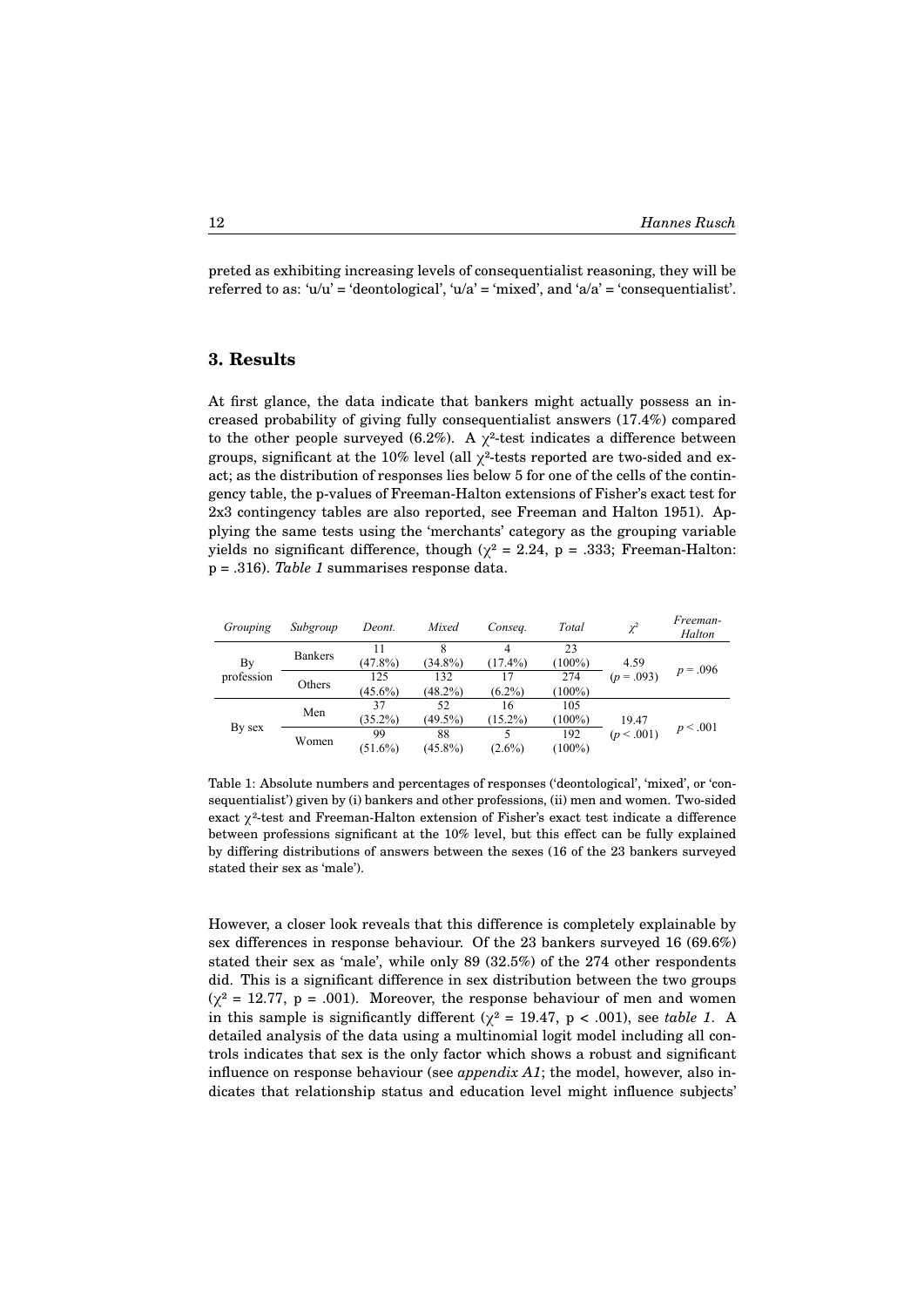metaethical stances). Replicating and extending previous work (e.g., Indick et al. 2000; Fumagalli et al. 2010), the sex differences found are stronger in the 'footbridge' than in the 'bystander' scenario when analysing the complete sample ('footbridge': χ² = 16.61, p < .001; 'bystander': χ² = 7.52, p < .01; see *appendix A2*). Significant differences between responses of male and female bankers were found as well (Freeman-Halton: p = .08; see *appendix A2*).

## **4. Discussion**

This study compares the responses of professional bankers to the two standard trolley dilemmas 'bystander' and 'footbridge' to those of ordinary people. It finds no indications that individual bankers' evaluations of the moral acceptableness of the behavioural options in these dilemmas deviate from those of ordinary people. However, the results do indicate that the male-biased gender composition of the sample of bankers surveyed has a group-level effect on judgements of the moral acceptableness of harmful acts to third parties, as measured by the two trolley dilemmas. In the aggregate, thus, bankers show a weakly significant tendency towards more consequentialist judgements in this study.

This finding is in line with previous findings of gender differences in moral judgement more generally (see, e.g., You et al. 2011). Furthermore, women have repeatedly been found to tend to more deontological responses to moral dilemmas (Indick et al. 2000; Fumagalli et al. 2010). Viewed together with observations of a general tendency of male-biased employment rates in higher-level management positions of the finance industry (see, e.g., Stock 2010; Holst and Schimeta 2012) this study's findings therefore highlight the potential importance of an effect of biased sex-ratios on the business culture in certain professions, particularly in the finance industry. It could be that an overrepresentation of men in higher-level management positions leads to more consequentialist moral decision making in this sector, i.e., to decisions which are less guided by empathetic concerns (Conway and Gawronski 2013) and appear cold-hearted and aggressive (Bartels and Pizarro 2011; Koenigs et al. 2012). If this were the case, an additional preventive measure should receive more attention in the struggle against moral misconduct in professional banking: namely gender equality, particularly at higher management levels.

Before drawing further reaching conclusions from the study at hand, however, its obvious limitations should be addressed: (i) the number of bankers surveyed is small  $(n = 24)$  and both samples are not representative; (ii) moral evaluations of only two dilemma cases are analysed; (iii) only self-reported moral preferences are available, i.e., no data on factual decisions with moral relevance was obtained, and subjects self-selected into participation.

Ad (i): Future studies must aim at larger sample sizes and representativity. The results presented here only indicate that if there actually are differences in moral attitudes between bankers and other people, they likely are not pro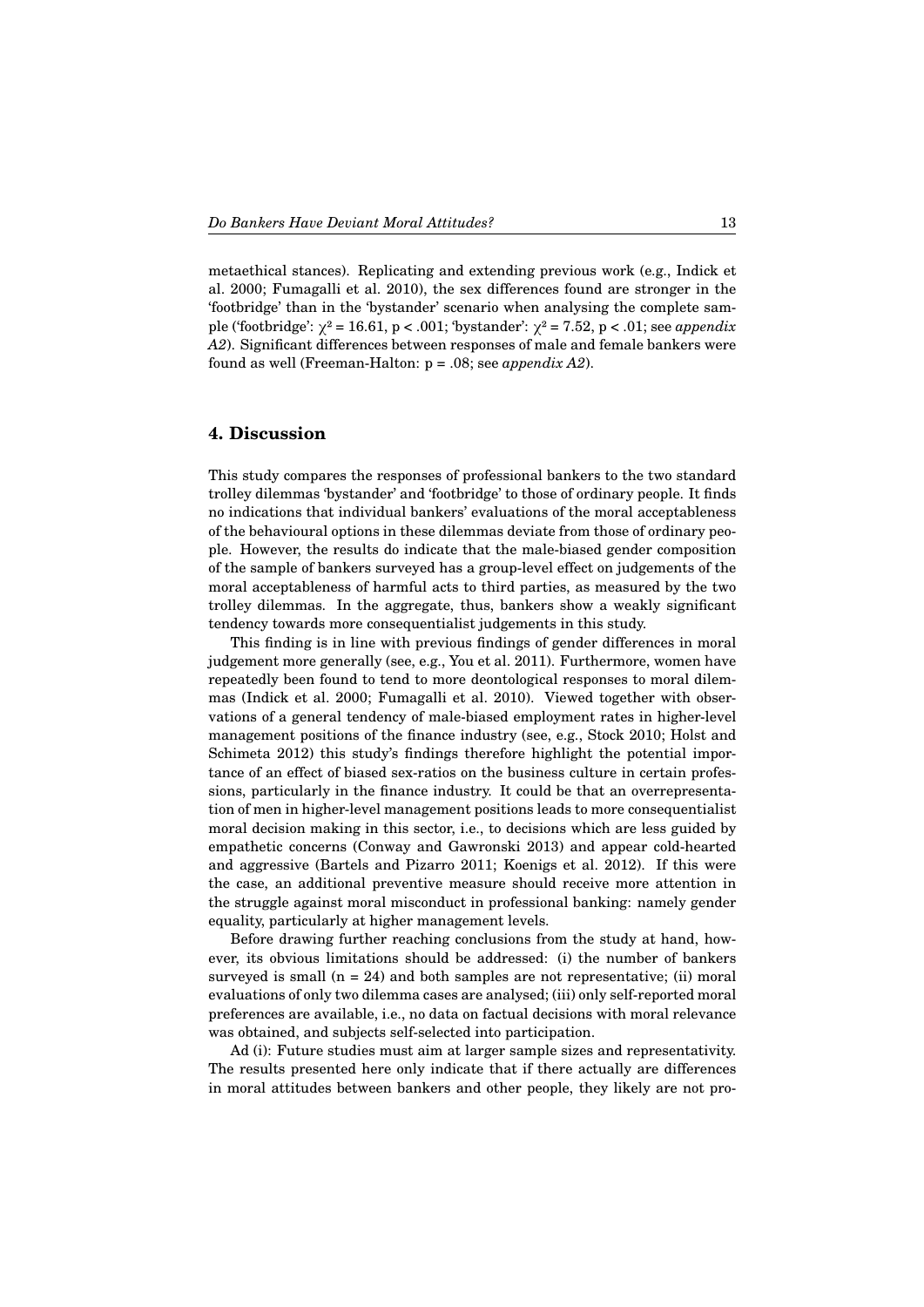nounced enough to be found in a small sample like the one at hand, particularly given that, as this study clearly shows, differences in response behaviour between men and women have to be controlled for before any other effects could potentially become observable.

Ad (ii): While the number of scenarios that could be presented to respondents was strongly limited by the design of the larger study on microcredit lending which this survey was part of, it is remarkable that such strong sex differences could be found, even in single scenarios and even within the small group of bankers (see *appendix A2*). There is, thus, some reason to be confident that response behaviour in these two cases corresponds to robust differences in morally relevant decision making (Cornelissen et al. 2013) and maybe even stable personality traits (Bartels and Pizarro 2011; also see *section 1*).

Ad (iii): Only self-reported moral attitudes of one particular kind were analysed here. This precludes further reaching inferences, particularly regarding actual behaviour. However, this study also has one potential benefit. By including this survey in the preliminaries of a larger study on economic decision making, the potentially biasing effect of self-selection regarding participation in surveys on moral attitudes was likely reduced in this sample. However, as all of the subjects volunteered to participate in the study, it is still likely that the particular sample of people surveyed here is biased with respect to general helpfulness. This, though, pertains equally to the bankers and the other people who volunteered to participate in this study.

Finally: How can the negative result (no significant effect of profession on moral attitude) of this study be interpreted? It is, of course, mistaken to infer from a non-significant statistical test for group differences that the two groups actually do not differ, particularly given the limitations of the current study just discussed. Furthermore, the current study only tested for differences in one metaethical domain, namely consequentialist vs. deontological moral justification. The groups might differ in other moral domains, e.g. with respect to egoistic vs. altruistic moral values or moral relativism. More and broader systematic research of the moral attitudes of specific groups of economic agents is definitely needed. The current study, though, already indicates that certain professions might systematically differ from others in their average moral attitudes. In the case of the bankers surveyed here, however, the reason for this difference is not that bankers' morals deviate from those of ordinary people but rather because of sex differences in moral attitudes and a male-biased sex ratio among bankers.

### **5. Conclusions**

Let us assume for a moment that future research can substantiate the suspicion raised by the tentative results presented here that individual bankers exhibit no deviating moral attitudes but that, nevertheless, biased sex-ratios in this profession lead to systematic differences of moral attitudes between bankers and the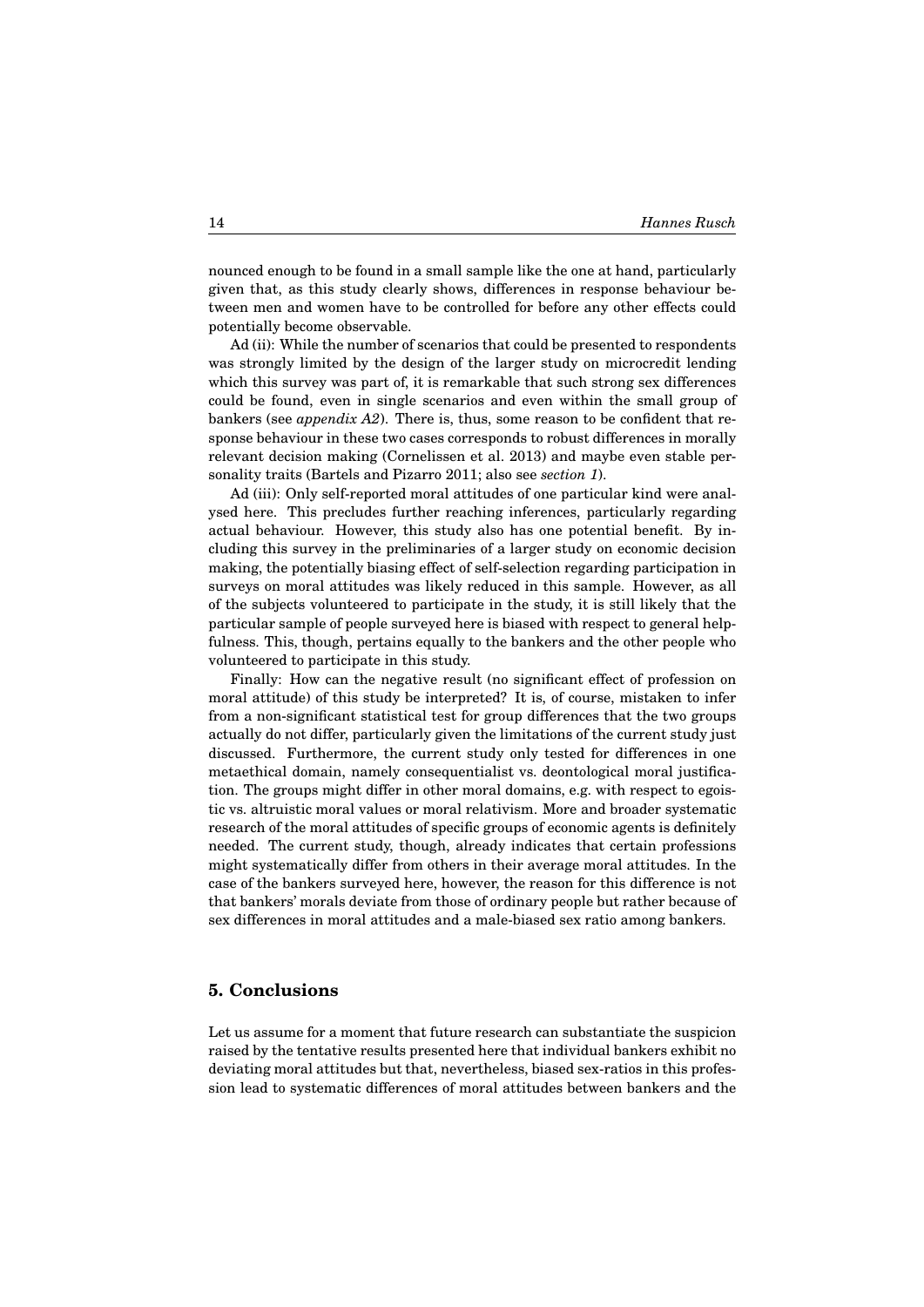rest of society. Returning to the potential scenarios outlined above (see *section 1*) this would then mean that, at least for bankers, we face a modified variant of the most complex scenario. As other studies indicate, it is likely that bankers are exposed to (Cohn et al. 2014), and react to (Falk and Szech 2013a), a number of disincentives in their professional environments. Furthermore, as this study suggests, a male-biased gender composition of the higher-level decision makers of the financial industry might foster more consequentialist moral decision making in this sector. Both these factors are then likely to amplify the perceived differences between the moral attitudes, and the moral conduct, of 'ordinary' people and that of professional bankers. Even worse, we might be facing a 'vicious circle' in the following sense: As consequentialist moral reasoning is, to some extent, correlated with emotional coldness, aggressiveness, and even deceit (see *section 1*), we have some reason to expect that decision makers in the banking industry are unlikely to see a genuine need for changing the incentive structure of their business, because, from their moral perspective, their conduct might be morally well justified.

With respect to the practical measures to be taken in order to counteract moral misconduct, thus, this study indicates that, besides studying the institutional factors influencing the moral decision making processes of bankers and their external regulation, another important measure should be taken into consideration: The strong sex differences in moral attitudes found here reinforce the idea that a higher share of women in influential positions of the finance industry could lead to a positive change of this sector's 'economic culture' from the inside (see, e.g., Eagly and Carli 2003; Holtbrügge et al. 2014)—presuming that more deontological moral reasoning is what we want.

#### **References**

- Bartels, D. M., and D. A. Pizarro (2011), "The Mismeasure of Morals: Antisocial Personality Traits Predict Utilitarian Responses to Moral Dilemmas", *Cognition* 121(1), 154–161, DOI: 10.1016/j.cognition.2011.05.010.
- Borkowski, S. C. and Y. J. Ugras (1998), "Business Students and Ethics: A Meta-Analysis", *Journal of Business Ethics* 17(11), 1117–1127, DOI: 10.1023/A:1005748725174.
- Bowles, S. and S. Polanía-Reyes (2012), "Economic Incentives and Social Preferences: Substitutes or Complements?", *Journal of Economic Literature* 50(2), 368–425, DOI: 10.1257/jel.50.2.368.
- Breyer, F. and J. Weimann (2014), "Of Morals, Markets and Mice: A Comment on Falk and Szech", *CESifo Working Papers* 4745.
- Broads, C. D. (1930), *Five Types of Ethical Theory*, New York: Harcourt, Brace and Co.
- Christensen, J. F. and A. Gomila (2012), "Moral Dilemmas in Cognitive Neuroscience of Moral Decision-making: A Principled Review", *Neuroscience & Biobehavioral Reviews* 36(4), 1249–1264, DOI: 10.1016/j.neubiorev.2012.02.008.
- Cohn, A., E. Fehr and M. A. Maréchal (2014), "Business Culture and Dishonesty in the Banking Industry", *Nature*, DOI: 10.1038/nature13977.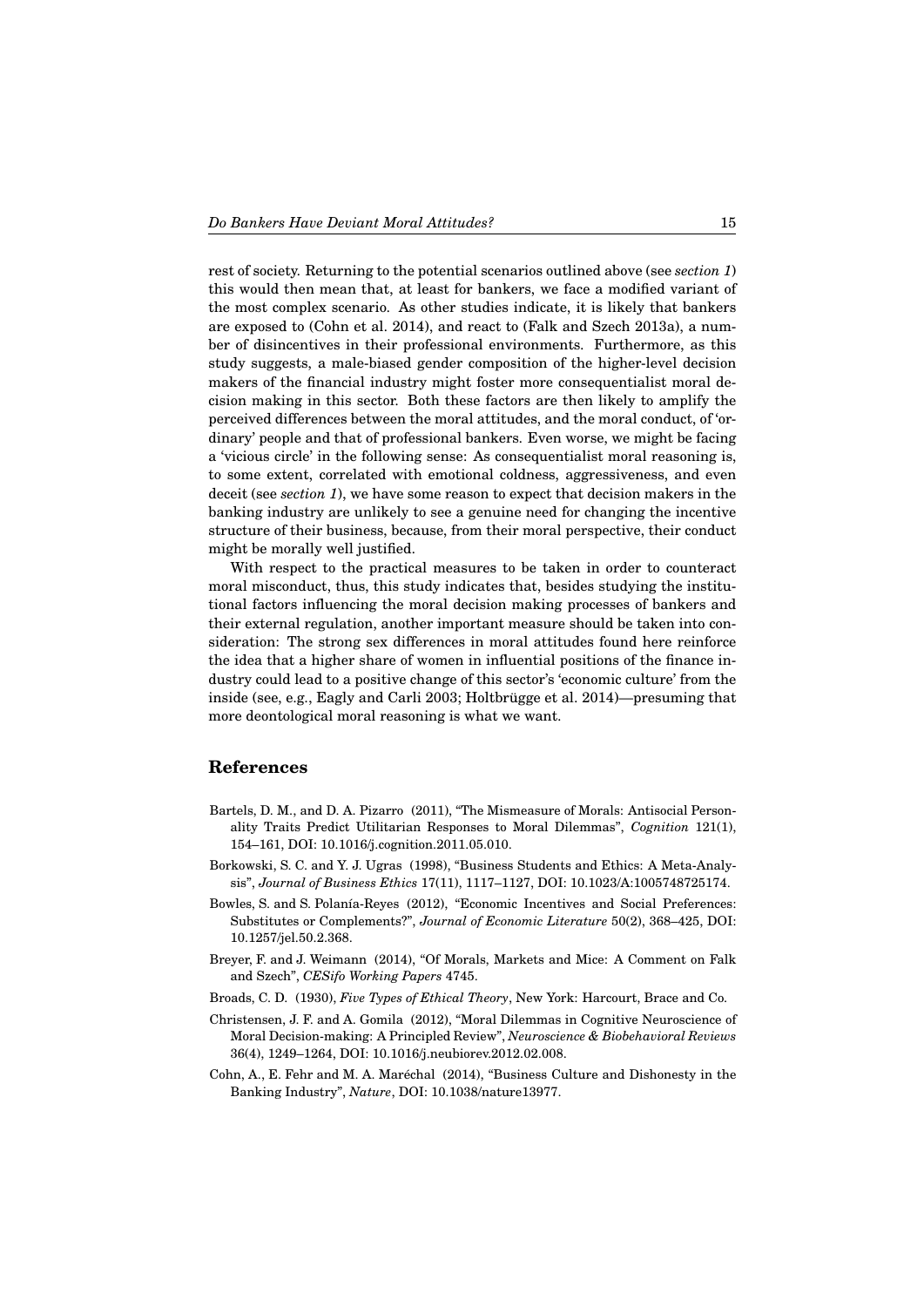- Conway, P. and B. Gawronski (2013), "Deontological and Utilitarian Inclinations in Moral Decision Making: A Process Dissociation Approach", *Journal of Personality and Social Psychology* 104(2), 216–235, DOI: 10.1037/a0031021.
- Cornelissen, G., M. R. Bashshur, J. Rode and M. Le Menestrel (2013), "Rules or Consequences? The Role of Ethical Mind-Sets in Moral Dynamics", *Psychological Science* 24(4), 482–488, DOI: 10.1177/0956797612457376.
- del Mar Alonso-Almeida, M., F. C. F. de Navarrete and J. Rodriguez-Pomeda (2014), "Corporate Social Responsibility Perception in Business Students as Future Managers: A Multifactorial Analysis", *Business Ethics: A European Review*, DOI: 10.1111/ beer.12060.
- DeScioli, P., M. Massenkoff, A. Shaw, M. B. Petersen and R. Kurzban (2014), "Equity or Equality? Moral Judgments Follow the Money", *Proceedings of the Royal Society B: Biological Sciences* 281(1797), DOI: 10.1098/rspb.2014.2112.
- Dworazik, N. and H. Rusch (2014), "A Brief History of Experimental Ethics", in: Lütge, C., H. Rusch and M. Uhl (eds.), *Experimental Ethics*, Basingstoke: Palgrave Macmillan, 38–56.
- Eagly, A. H. and L. L. Carli (2003), "The Female Leadership Advantage: An Evaluation of the Evidence", *The Leadership Quarterly* 14(6), 807–834, DOI: 10.1016/j.leaqua. 2003.09.004.
- Falk, A. and N. Szech (2013a), "Morals and Markets", *Science* 340(6133), 707–711, DOI: 10.1126/science.1231566.
- and  $-$  (2013b), "Organizations, Diffused Pivotality and Immoral Outcomes", *IZA Discussion Papers* 7442.
- Foot, P. (1967), "The Problem of Abortion and the Doctrine of the Double Effect", *The Oxford Review* 5, 5–15.
- Freeman, G. and J. Halton (1951), "Note on Exact Treatment of Contingency, Goodness of Fit and Other Problems of Significance", *Biometrika* 38(1–2), 141–149, DOI: 10. 1093/biomet/38.1-2.141.
- Frey, B. S. and S. Meier (2003), "Are Political Economists Selfish and Indoctrinated? Evidence from a Natural Experiment", *Economic Inquiry* 41(3), 448–462, DOI: 10.1093/ ei/cbg020.
- Fumagalli, M., R. Ferrucci, F. Mameli, S. Marceglia, S. Mrakic-Sposta, S. Zago et al. (2010), "Gender-related Differences in Moral Judgments", *Cognitive Processing* 11(3), 219–226, DOI: 10.1007/s10339-009-0335-2.
- Greene, J. D. (2008), "The Secret Joke of Kant's Soul", in: Sinnott-Armstrong, W. (ed.), *The Neuroscience of Morality: Emotion, Brain Disorders, and Development*, Cambridge/MA: MIT Press, 35–79.
- (2014), "Beyond Point-and-Shoot Morality: Why Cognitive (Neuro)Science Matters for Ethics", *Ethics* 124(4), 695–726, DOI: 10.1086/675875.
- —, S. A. Morelli, K. Lowenberg, L. E. Nystrom and J. D. Cohen (2008), "Cognitive Load Selectively Interferes with Utilitarian Moral Judgment", *Cognition* 107(3), 1144– 1154, DOI: 10.1016/j.cognition.2007.11.004.
- —, R. B. Sommerville, L. E. Nystrom, J. M. Darley and J. D. Cohen (2001), "An fMRI Investigation of Emotional Engagement in Moral Judgment", *Science* 293(5537), 2105– 2108, DOI: 10.1126/science.1062872.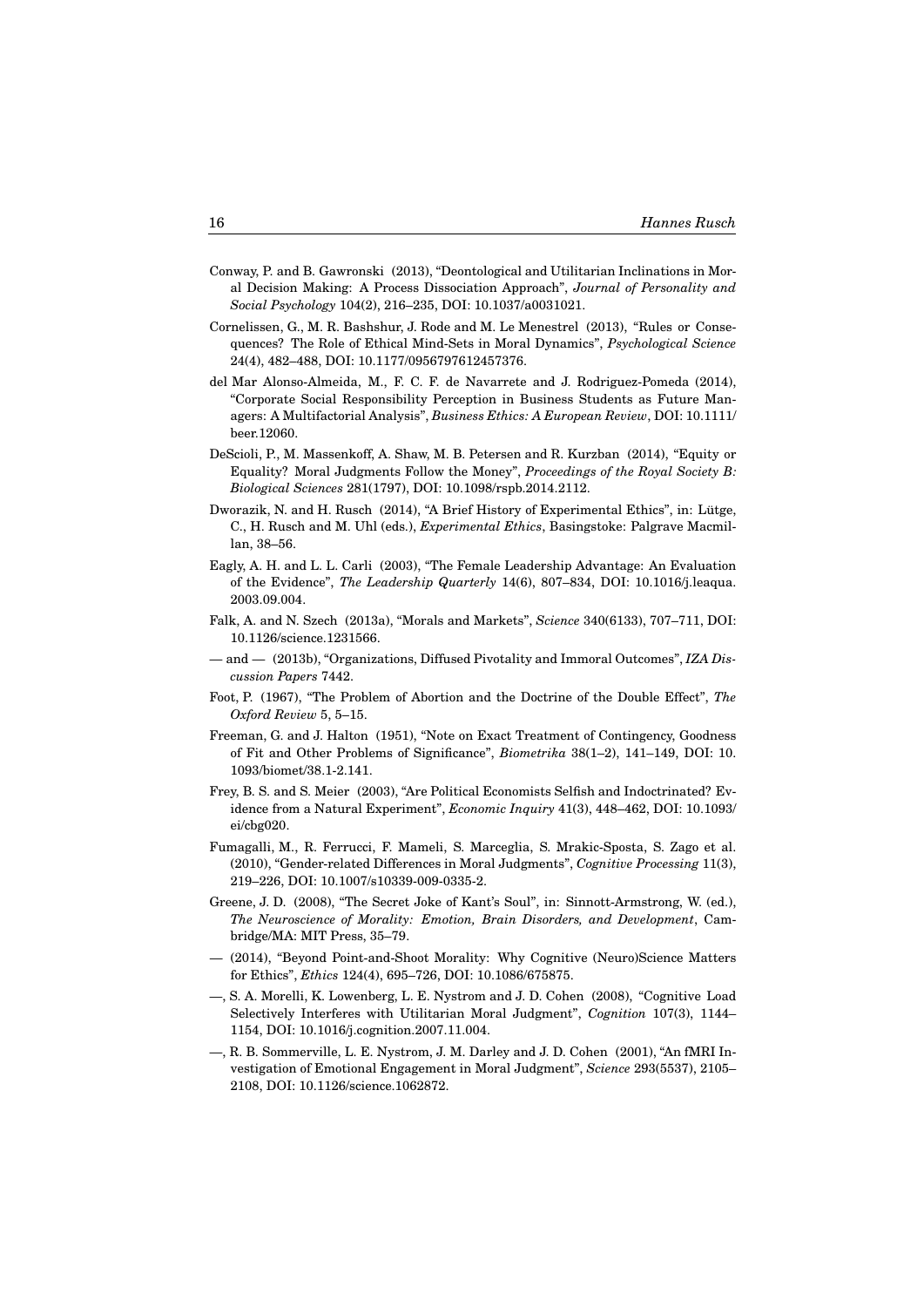- Holst, E. and J. Schimeta (2012), "An den Frauen vorbei: Frauenanteil in Spitzengremien des Finanzsektors stagniert", *German Institute for Economic Research* (DIW Berlin), March 2012, URL: http://www.diw.de/sixcms/detail.php?id=diw\_01.c.456241 .de [01.03.2015].
- Holtbrügge, D., A. Baron and C. B. Friedmann (2014), "Personal Attributes, Organizational Conditions, and Ethical Attitudes: A Social Cognitive Approach", *Business Ethics: A European Review*, in press, DOI: 10.1111/beer.12082.
- Indick, W., J. Kim, B. Oelberger and L. Semino (2000), "Gender Differences in Moral Judgement: Is Non-consequential Reasoning a Factor?", *Current Research in Social Psychology* 5(20), 285–298.
- Kirchgässner, G. (2010), "On Minimal Morals", *European Journal of Political Economy* 26(3), 330–339, DOI: 10.1016/j.ejpoleco.2010.03.003.
- Koenigs, M., M. Kruepke, J. Zeier and J. P. Newman (2012), "Utilitarian Moral Judgment in Psychopathy", *Social Cognitive and Affective Neuroscience* 7(6), 708–714, DOI: 10.1093/scan/nsr048.
- Lütge, C. (2005), "Economic Ethics, Business Ethics and the Idea of Mutual Advantages", *Business Ethics: A European Review* 14(2), 108–118, DOI: 10.1111/j.1467- 8608.2005.00395.x.
- and H. Rusch (2013), "The Systematic Place of Morals in Markets", *Science* 341(6147), 714, DOI: 10.1126/science.341.6147.714-a.
- —, —, and M. Uhl (2014) (eds.), *Experimental Ethics*, Basingstoke: Palgrave Macmillan.
- Mazar, N. and D. Ariely (2006), "Dishonesty in Everyday Life and Its Policy Implications", *Journal of Public Policy & Marketing* 25(1), 117–126, DOI: 10.1509/jppm.25.1. 117.
- Mukerji, N. and C. Lütge (2014), "Responsibility, Order Ethics, and Group Agency", *Archiv für Rechts- und Sozialphilosophie* 100(2), 151–175.
- Paulhus, D. L. and K. M. Williams (2002), "The Dark Triad of Personality: Narcissism, Machiavellianism, and Psychopathy", *Journal of Research in Personality* 36(6), 556– 563, DOI: 10.1016/S0092-6566(02)00505-6.
- Paxton, J. M., L. Ungar and J. D. Greene (2011), "Reflection and Reasoning in Moral Judgment", *Cognitive Science*, DOI: 10.1111/j.1551-6709.2011.01210.x.
- Salmon, J. (2013), "Greedy Bankers STILL Don't Get It: Bonus Culture Returns with a Vengeance as, Five Years After the Crash, 2,700 British Bankers Pocket an Average of £1.6million", *The Daily Mail*, November 29, 2013, URL: http://www.dailymail.co.uk/ news/article-2515787/ [01.30.2014].
- Stock, K. (2010), "Ranks of Women on Wall Street Thin", *The Wall Street Journal*, September 20, 2010, URL: http://www.wsj.com/news/articles/ SB10001424052748704858304575498071732136704 [01.03.2015].
- Stringham, E. P. (2011), "Embracing Morals in Economics: The Role of Internal Moral Constraints in a Market Economy", *Journal of Economic Behavior and Organization* 78(1–2), 98–109, DOI: 10.1016/j.jebo.2010.12.011.
- Wiegmann, A., Y. Okan and J. Nagel (2012), "Order Effects in Moral Judgment", *Philosophical Psychology* 25(6), 813–836, DOI: 10.1080/09515089.2011.631995.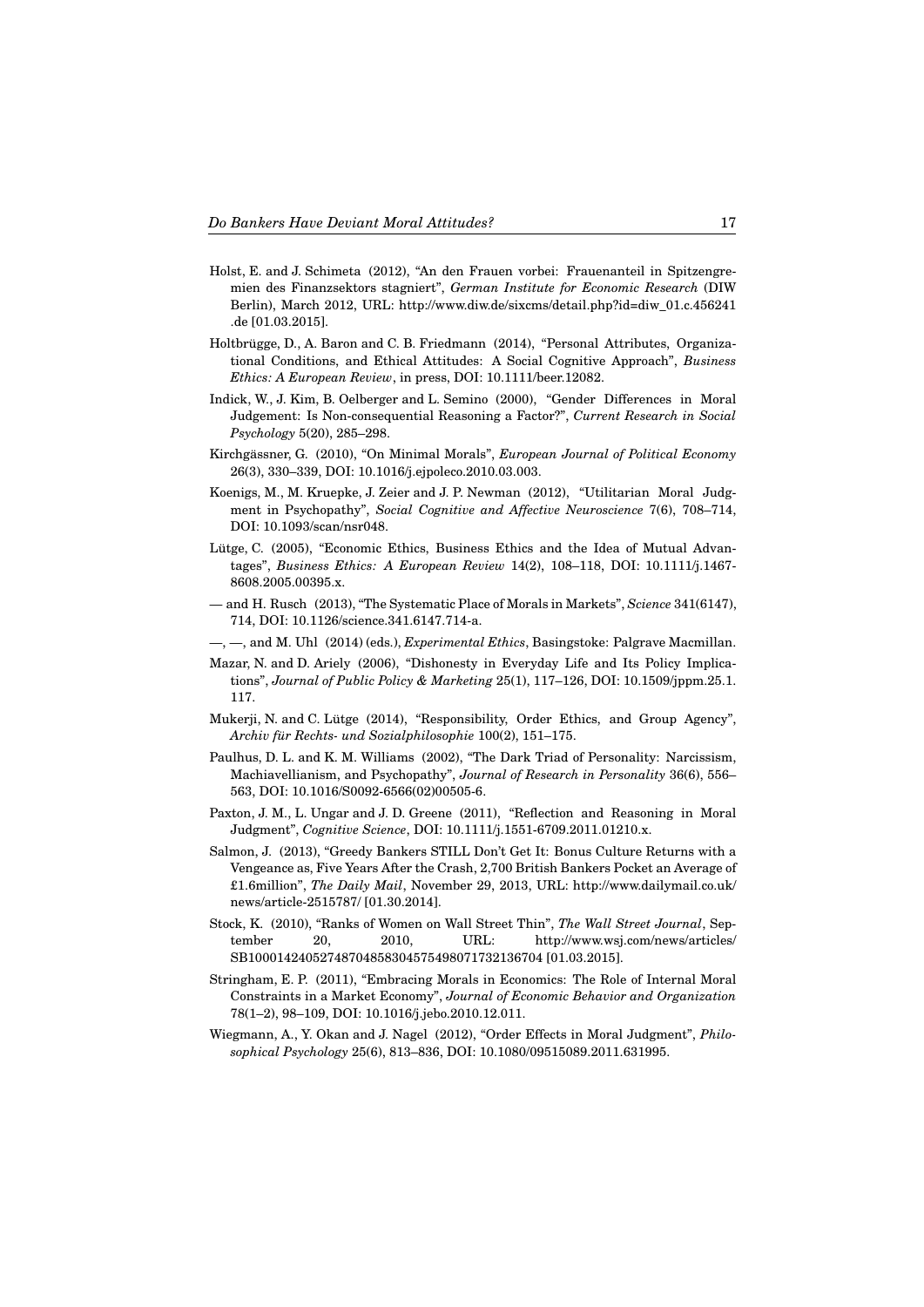You, D., Y. Maeda and M. J. Bebeau (2011), "Gender Differences in Moral Sensitivity: A Meta-Analysis", *Ethics & Behavior* 21(4), 263–282, DOI: 10.1080/10508422.2011. 585591.  $585591.$ 

# **A1 Multinomial Logit Regression Model Appendix**

Multinomial logit regression models regressing dilemma responses on all available control variables; only the model using the 'bankers/non-bankers' grouping is reported, results for the 'merchants/non-merchants' grouping are virtually the same. Calculated using SPSS 21. Dependent variable DILEMMA:  $0=$  'deontological',  $1=$  'mixed',  $2=$ 'consequentialist' (reference response: 'mixed'). 297 observations, Nagelkerke's pseudo  $R^2 = .14$ .  $2^2 = .14$ .

| Response         |                    | B       | Std. Error | Wald $\chi^2$ | $p$ -Value | Exp(B)                |
|------------------|--------------------|---------|------------|---------------|------------|-----------------------|
|                  | Intercept          | 1.47    | .94        | 2.45          | .12        |                       |
|                  | <b>AGEGRP</b>      | .00     | .00        | .02           | .90        | 1.00<br>$(1.00-1.00)$ |
|                  | <b>EDUCATION</b>   | $-.42$  | .18        | 5.64          | .02        | .66<br>$(.47-.93)$    |
| deontological    | <b>NON-BANKER</b>  | $-.55$  | .50        | 1.18          | .28        | .58<br>$(.22-1.55)$   |
|                  | <b>SEX=FEMALE</b>  | .43     | .27        | 2.50          | .11        | 1.54<br>$(.90-2.64)$  |
|                  | <b>NO CHILDREN</b> | $-.10$  | .46        | .04           | .84        | .91<br>$(.36-2.25)$   |
|                  | <b>SINGLE</b>      | $-.72$  | .27        | 7.09          | .01        | .49<br>$(.29-.83)$    |
|                  | Intercept          | 2.05    | 1.98       | 1.07          | .30        |                       |
|                  | AGEGRP             | .00     | .00        | .97           | .33        | 1.00<br>$(1.00-1.00)$ |
|                  | <b>EDUCATION</b>   | $-.54$  | .36        | 2.25          | .13        | .58<br>$(.29-1.18)$   |
| consequentialist | <b>NON-BANKER</b>  | $-.83$  | .70        | 1.41          | .24        | .44<br>$(.11-1.72)$   |
|                  | <b>SEX=FEMALE</b>  | $-1.70$ | .56        | 9.13          | < 01       | .18<br>$(.06-.55)$    |
|                  | <b>NO CHILDREN</b> | .11     | 1.03       | .01           | .92        | 1.11<br>$(.15-8.44)$  |
|                  | <b>SINGLE</b>      | $-.81$  | .53        | 2.33          | .13        | .44<br>$(.16-1.26)$   |

Table 2: Parameter estimates for the multinomial logit model including all controls. In brackets: 95%-level confidence intervals for Exp(B), i.e. the marginal effect of the respective variables on response probabilities.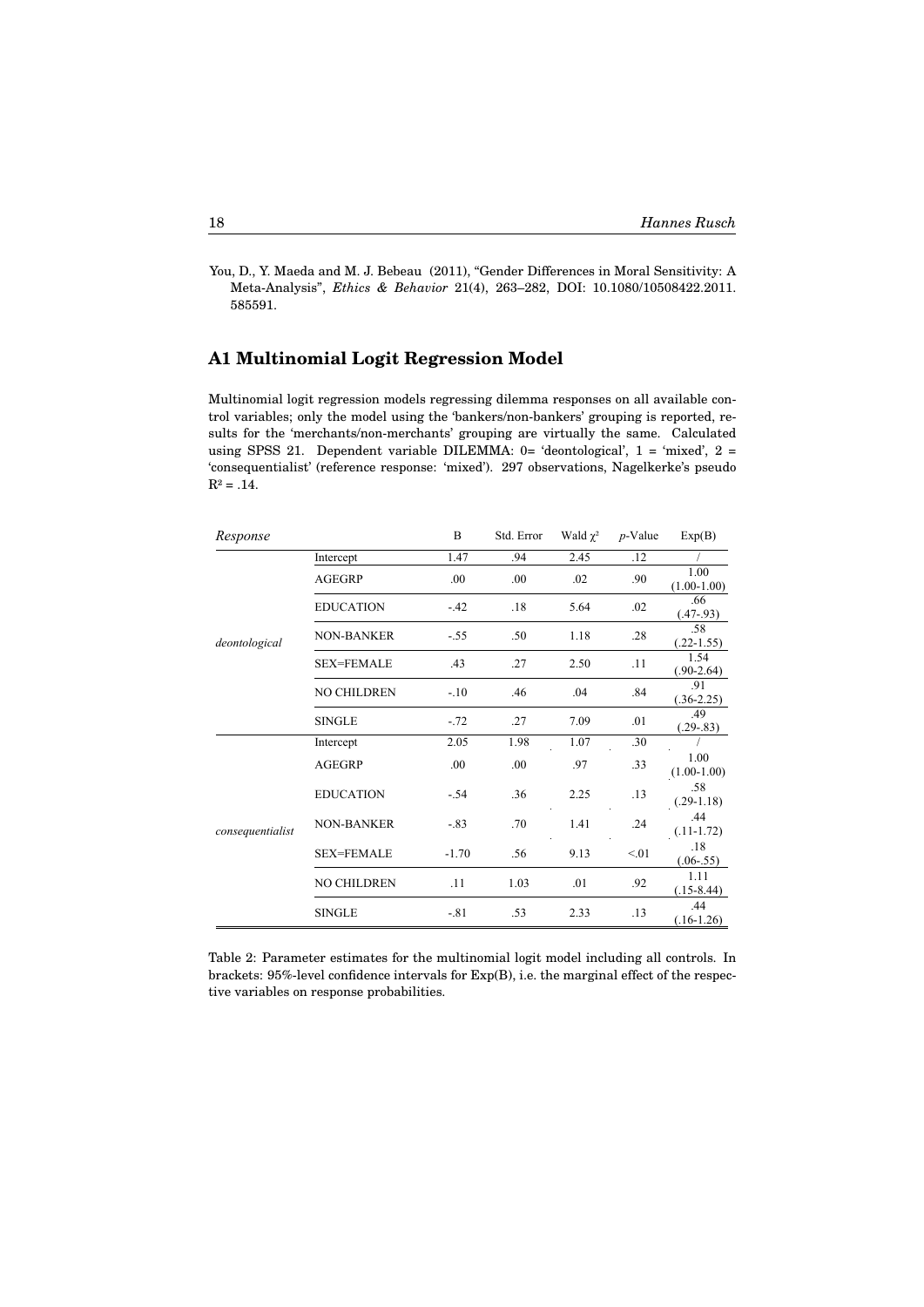#### A2 Separate Analysis of Responses to the Two Dilemma **Scenarios**

|                     | Footbridge scenario                   |                                     | Bystander scenario            |                   |  |  |  |
|---------------------|---------------------------------------|-------------------------------------|-------------------------------|-------------------|--|--|--|
|                     | Unacceptable                          | <b>Acceptable</b>                   | Unacceptable                  | Acceptable        |  |  |  |
|                     | All respondents grouped by profession |                                     |                               |                   |  |  |  |
| <b>Bankers</b>      | 19<br>(82.6%)                         | $\overline{4}$<br>$(17.4\%)$        | 11<br>$(47.8\%)$              | 12<br>$(52.2\%)$  |  |  |  |
| <b>Others</b>       | 257<br>$(93.8\%)$                     | 17<br>$(6.2\%)$                     | 125<br>$(45.6\%)$             | 149<br>$(54.4\%)$ |  |  |  |
| $\chi^2$ -test      | $\gamma^2 = 4.04$<br>$p = .067$       |                                     | $\chi^2 = 0.04$<br>$p = 1.00$ |                   |  |  |  |
| Fisher's exact test | $p = .067$                            |                                     | $p = .832$                    |                   |  |  |  |
|                     | All respondents grouped by sex        |                                     |                               |                   |  |  |  |
| Women               | 187<br>$(97.4\%)$                     | 5<br>$(2.6\%)$                      | 99<br>$(51.6\%)$              | 93<br>(48.7%)     |  |  |  |
| Men                 | 89<br>$(84.8\%)$                      | 16<br>$(15.2\%)$                    | 37<br>$(35.2\%)$              | 68<br>$(64.8\%)$  |  |  |  |
| $\chi^2$ -test      | $\chi^2 = 16.49$<br>p < .001          |                                     | $\chi^2 = 7.29$<br>$p = .008$ |                   |  |  |  |
| Fisher's exact test | p < .001                              |                                     | $p = .008$                    |                   |  |  |  |
|                     | <b>Bankers only</b>                   |                                     |                               |                   |  |  |  |
| Women               | $\overline{7}$<br>$(100.0\%)$         | $\Omega$<br>$(0.0\%)$               | 6<br>(85.7%)                  | 1<br>(14.3%)      |  |  |  |
| Men                 | 12<br>$(75.0\%)$                      | $\boldsymbol{\Delta}$<br>$(25.0\%)$ | 5<br>$(31.3\%)$               | 11<br>$(68.8\%)$  |  |  |  |
| Fisher's exact test | $p = .273$                            |                                     | $p = .027$                    |                   |  |  |  |

# **A3 Survey Procedure and Vignettes Used**

#### a) Survey procedure

The first wave of this survey was conducted in the summer of 2012. The link to the survey was posted on the *Facebook* page of the Peter Löscher Chair of Business Ethics (TU München) and sent to all subscribers of the email list for public calls for participation of the JLU Giessen. This resulted in the mentioned 276 responses to the two moral dilemmas. Later, in the winter of 2013, bankers were recruited to participate in the survey in two ways. First, four student assistants personally visited branches of several German banks in downtown Munich and gathered the email addresses of interested loan officers. Second, a call for participation was sent to all subscribers of the newsletter of the German 'Sparkassenakademie Alumni'. This resulted in 24 responses from bankers overall.